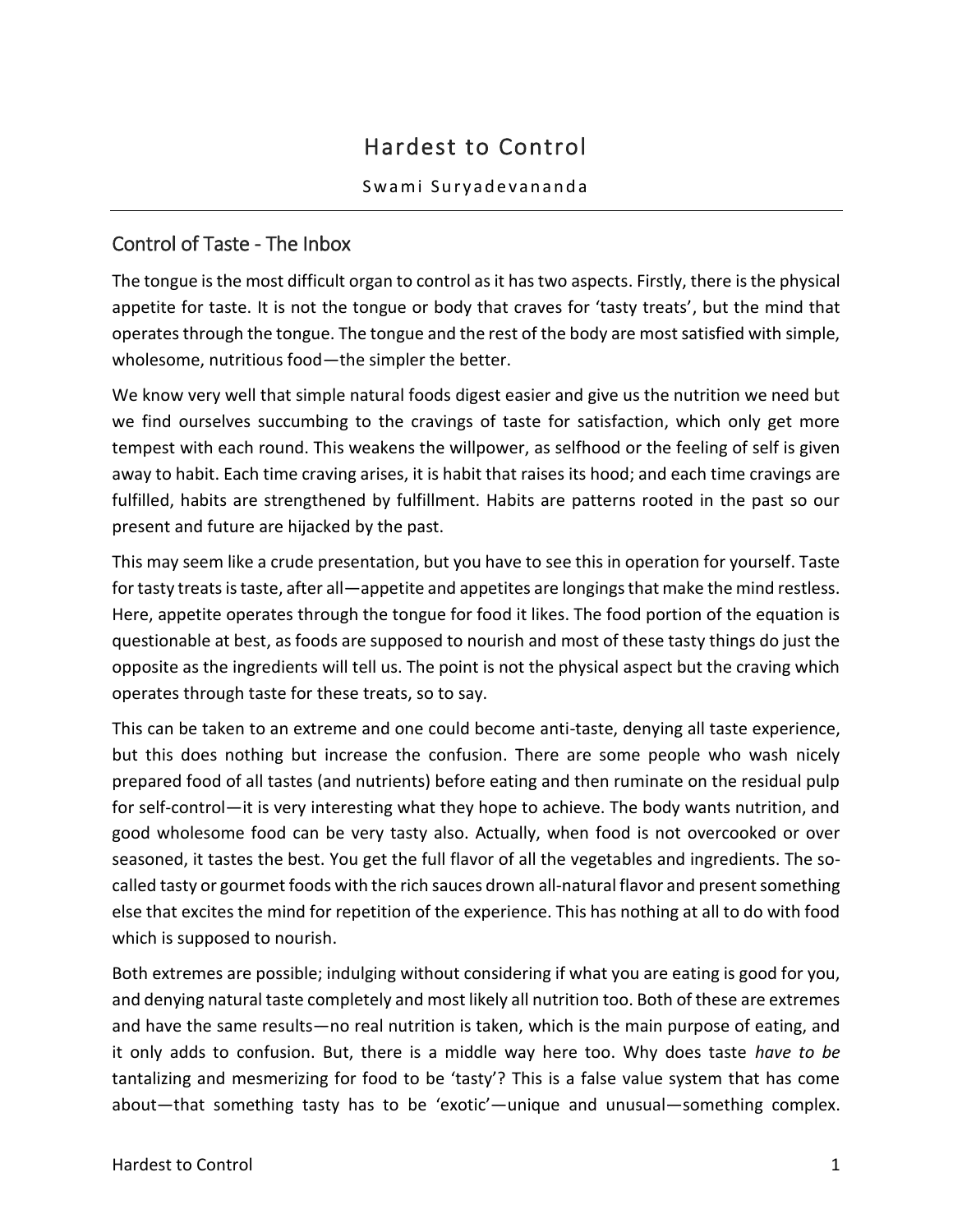Simple wholesome food that is not overcooked or over seasoned gives the best of nutrition and the full spectrum of taste. You can taste each ingredient and appreciate the dish fully.

Self-control is not suppression or relegation to the 'no-fun crew'; rather, it is wisdom in operation to make sure you are getting the best in every way. Control of the tongue through control of taste can be seen as the tongue's inbox dimension. There is also the outbox dimension and this is control of what goes out *through* the tongue. Control gained through what comes in, aids greatly to control over the hardest thing to control—control of speech.

#### Control of Speech - The Outbox

This has never been as difficult as in the present times of what is called—being connected. We talk a lot and running out of things to say, mostly talk about others and other's business injudiciously. It is said that the havoc of the gun is visible at once but the full evil of the tongue lives for many years.

Being always connected, we have to say *something*—and we find our lives are not so interesting any more so we talk about others. Try it, see for yourself. In a conversation, how much of what was talked about was pertinent to the persons talking and related to the present. We talk about others, memories of the past and hopes for a future. In some circles, there is a sort of hierarchal system like the tribal village elders who must know everything about everyone. Communication, which is nourishment of another kind as it can enrich the lives of those who are communicating, becomes mere gossip—the same effects of the tasty treats which have strayed away from being nourishing. What positive value can there be in all of this?

The tongue is a loaded weapon and it can fire salvos of unkindness, anger, malice, envy, bitterness, harsh criticism, gossip, lying and scandal. Just as a knife can be both a tool and a weapon, speech too can be a light on the path or a weapon. Sometimes, these are hard to tell apart, as light on the path could hurt the ego, and the tool feels like a weapon of sorts.

Today, speech is not just the spoken word, as we communicate in many ways—including email, instant messages and more. In communication, the mind is pouring out and many things can rush out if one is not vigilant. Everything we come to know is not for everyone. In this world of constant contact, we share everything—especially with those whom we consider close. "Why shouldn't they know? They are my loved ones, after all!" So, really vibrant and healthy relationships are going from scarce to extinct. We already know all we need to know about a person before we meet them as we have the 'low down' on them—thanks to our 'friends' who gave us the 'low down' and search engines. Actually, we have nothing! Data, someone else's interpretation which may be and often is completely off the mark—is also fed by secondhand data and search engines.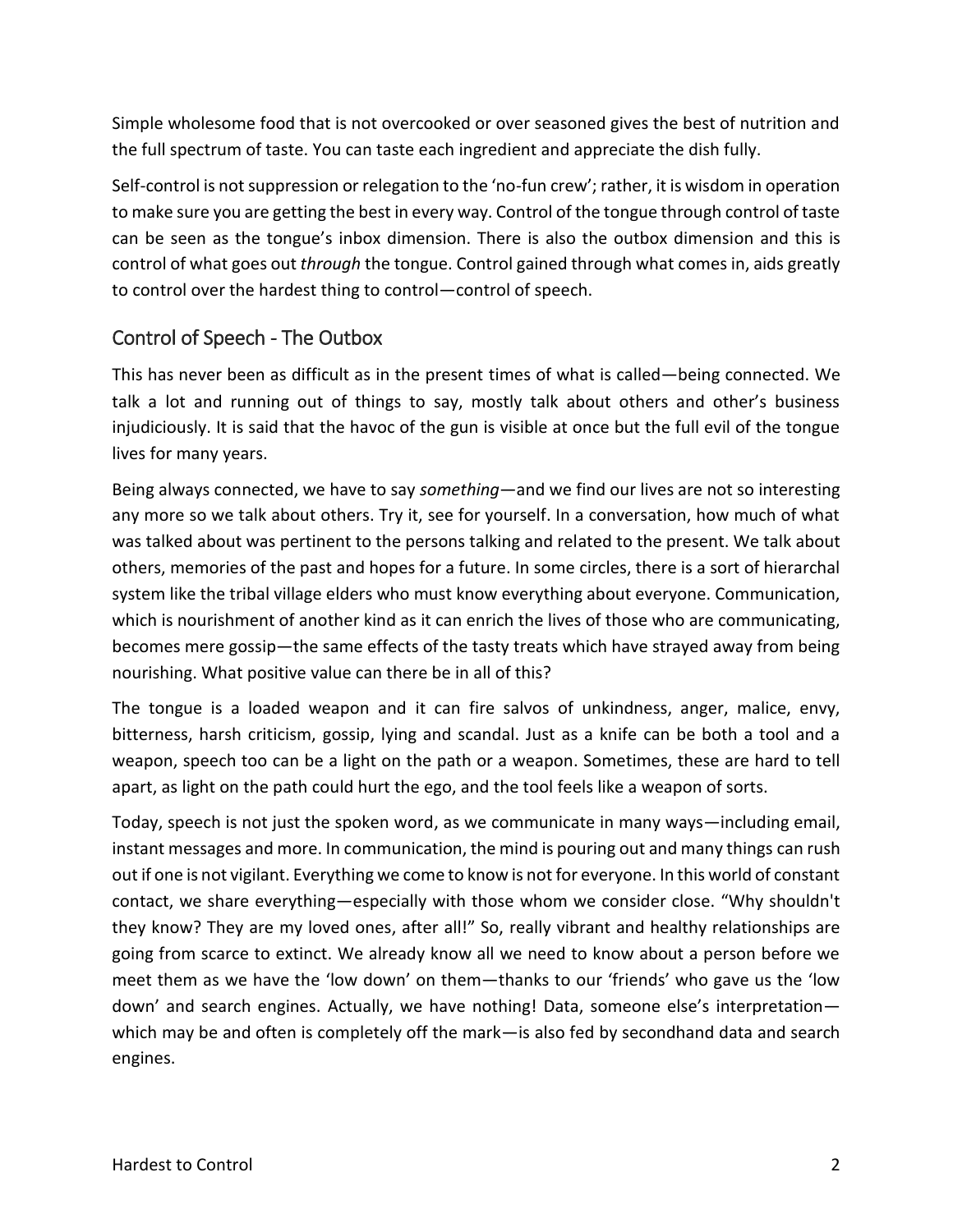When everything is known as data or gossip by everyone, we interact based on this gossip. This is a flimsy platform to say the least—it is actually quite hurtful to others and ourselves too as it is not real, alive and fresh. We are all these things; real, alive and fresh and ever changing, evolving—but pre-fabricated images do not allow change or evolution. Gossip or loose talk does not allow for evolution and thus causes degeneration.

Communication is a pendulum that can swing either way. It can enrich each person through real sharing or it can become horse-trading where information is shared, often injudiciously, and this is not enriching.

Communication can be a bridge to discover the underlying unity amidst diversity—if one listens and shares what is wise in the present situation without motive or a feeling of superiority. It is quite different from making a point or arguing. When motive, however subtle it be, and superiority are dropped, there is a flood of sincerity and in this, both people communicating forget their individuality—and in that moment, the underlying oneness is felt through real communication.

Listening and talking has to be without either motive or an air of superiority. Can we listen without trying to figure out the other person? To listen and see for ourselves the substance the words point to takes concentration on what is said and must be free of being linked with ideas of the person speaking or what we have heard about him or her.

Mostly, it is our preconceived notions that listen. We listen to make a point or reassure ourselves of an idea that we already have about the person or his views—both meaning the same thing. Listening with an agenda, or list, is not listening. When we become good listeners, we also discover what is best to be said and this gives tremendous control over the tongue's outbox.

### Physical and Mental Fasting

Aside from physical benefits, fasting has many other benefits too. First of all, you are not going to die with a little fasting, so the mind has to be rid of this idea. Giving your system a break allows much house-cleaning and maintenance to take place. But, you get to see the rise of these cravings in their vehemence. If you are successful, towards the end these cravings modify themselves with a celebratory cloak, "Wonderful, let us go and celebrate the great fast..." You get to see all this inner drama and continue to do what needs to be done in spite of the inner dance, thereby freeing yourself of its clutches.

Have you ever tried a mental diet? It is a wonderful thing. You can still have some regular chores, but for a day or longer take a pause, thinking about what is needed: to do new things or simply to do some of the regular chores that need to be done. Communication must be thinned out, too, as you can see responses clearly when there are interactive situations. The mental fast operates like the physical fast—you slow down the intake or input and have some necessary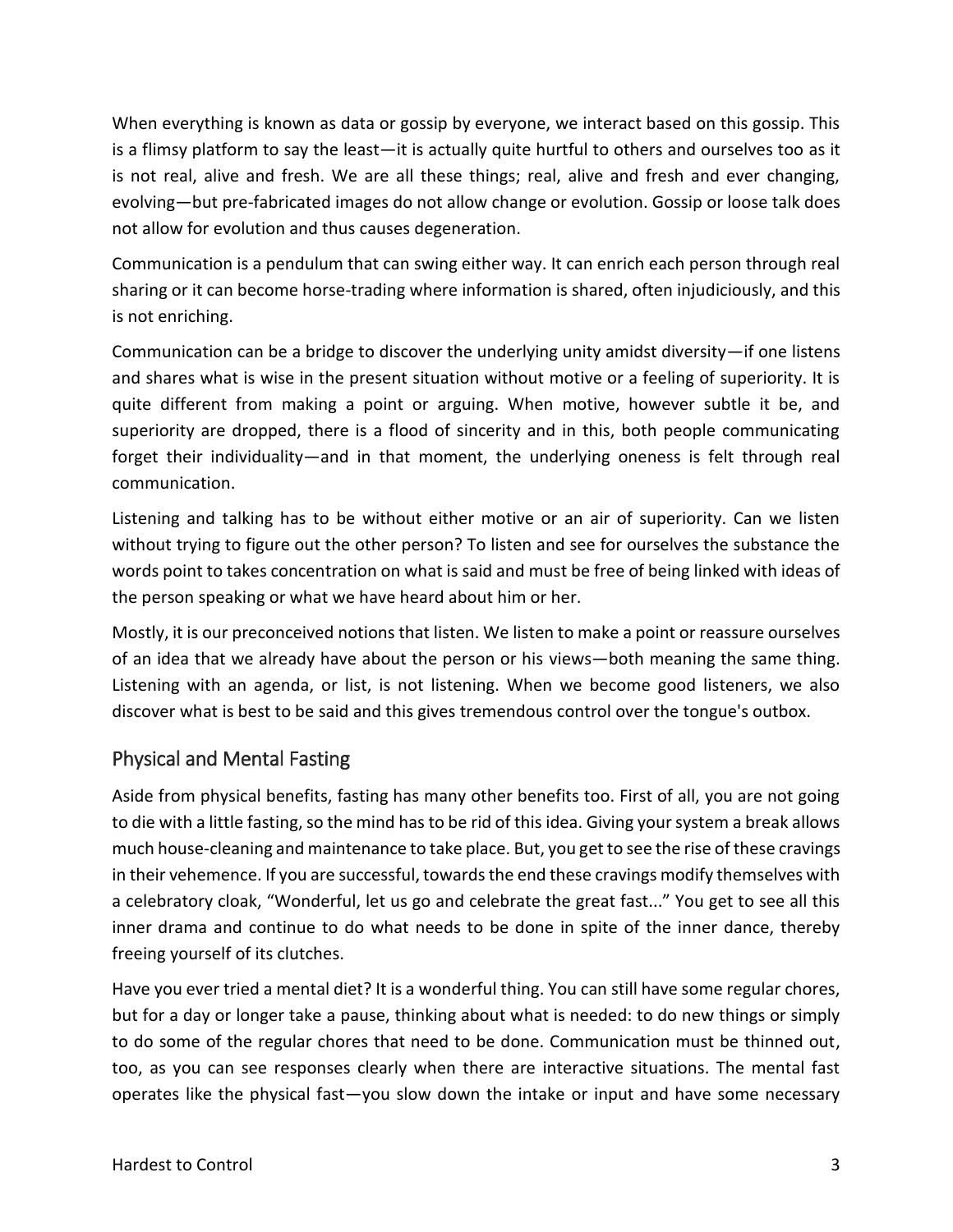chores that do not take any motive-oriented thought. Everything that rises and falls on the mind's radar is now suspect—all are uninvited and therefore the wanton activity out of which responses rise are the ego's intolerance to not being able to act out. You are not suppressing anything, you have just taken a moratorium not to act on the springs of action in order to see and understand them better. But, you must have the discipline for the mental fast to be across the board and you cannot be selective in its discipline. This means that you cut off all activity or contact, including with dear ones, just like physical fasts do not have soft exceptions—even input like the news or browsing the internet should be avoided. We get so identified when there is external stimulus of any sort that it is initially difficult to distinguish responses of wisdom from reactions of habit.

Fasting is a discipline where you hold fast—and in this, you begin to gradually understand both the workings beneath the hood and the deeper springs of action which never usually come to the ken of understanding. Try it!

## Closing Thoughts

The tongue is one sensory organ, others operate in the same way with a few variations. Tongue is hardest to control, and its effects are known immediately by us and others in both aspects of its operation. We and others can see our inner discipline when it comes to our physical appetite and the same for our inner state of mind. We often say things that we 'did not mean to'... What does this mean? Did we not mean to express it or did we not mean it at all? If we did not mean it at all, how could it burst to the surface? If you are incapable of harm, you are incapable of harm—no harm can come because you are incapable of harming and therefore—incapable of being harmed. If on the other hand, harm comes, you know immediately where you stand and flimsy apologies cannot cover this as an innocent slip—it was what was actually felt and conveyed beyond one's ability to suppress.

The tongue is a mirror of the mind in both its operations. One need not have a tasty dish or a person to communicate for the workings of the mind to be known. The scope of the tongue's operation reveals the state of the mind by its inflowing and outflowing appetite. Appetites are desires only and they operate both ways; desire for something to be had or something to be expressed. All desires are feelings that are manifested and feelings reflect the health of one's being.

Our relationships give us a live barometer of our own mind if we keep the attention turned within while relating. Then, there is real growth as one discovers the rise of habit and is able to act wisely—freeing oneself of these habits which bind. Though the inner and outer dimensions operate with the other senses, the state of mind is never as transparent as it is with the tongue. We have learnt how to keep a poker face and flash the corporate smile while the inner calculating engine works vigorously. The tongue does not allow this hypocrisy for long and this makes it hardest to control.